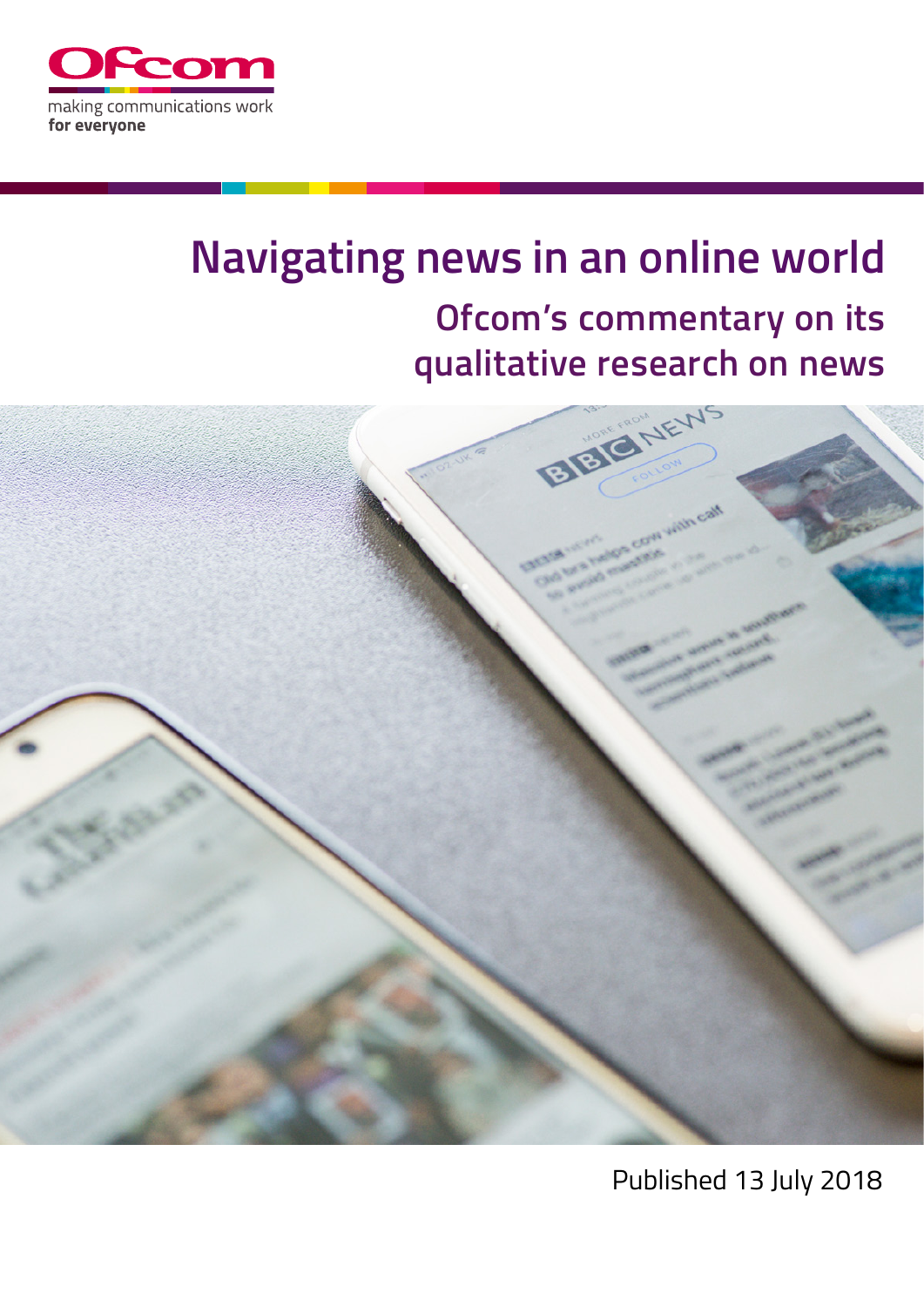# **Summary of key findings**

#### **The news landscape has changed significantly over recent years**

Online news is playing an increasing role – almost two-thirds of people use the internet for news.

# **Some people feel overwhelmed by the increasing volume of news**

Some feel a sense of social pressure to keep up with the news, while others admit to feeling fatigued by the amount of negative news stories they are exposed to.

# **People tend to underestimate how much news they consume online**

A lot of online news is processed unconsciously, where people are exposed to news stories without realising it.

# **Social media has 'blurred' the boundaries between news and other content**

This means many people cannot discern what 'counts' as news and where it originally comes from.

# **People often engage with news in passive and shallow ways**

As people consume more news online they tend to engage with it in a more superficial way, in part driven by the way social media and smartphones work.

#### **People recognise they should think critically when navigating news online**

People are aware of common concerns related to online news but can't articulate what these mean in practice.

Some people try to counteract these concerns by relying on shortcuts and intuition to assess the reliability of news stories – but these mechanisms are limited in their effectiveness.

# **These challenges sit within a broader context of distrust in media and other institutions**

Many people talk about a wider lack of trust in public figures and other institutions, and there are mixed views about how this relates to distrust in media.

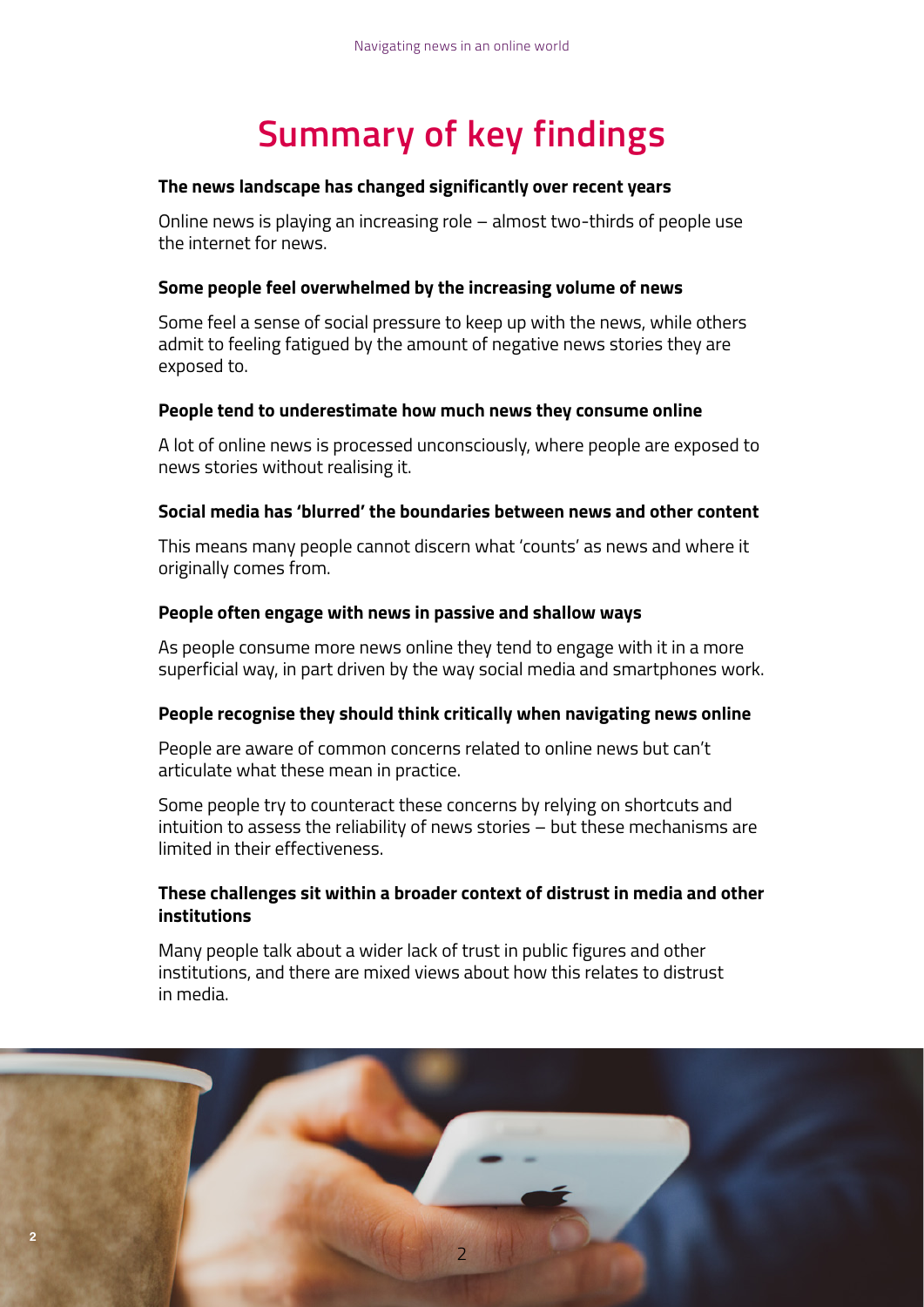# **Overview of our research**

**The news environment is changing rapidly. Our new research helps us better understand how people's behaviour and attitudes are changing in response** 

News consumption has changed significantly over recent years, with online platforms in particular playing a growing role. Almost two thirds of people use the internet for news, more than any other platform except television<sup>1</sup>. Understanding what news people consume as well as why and how they consume it seems less clear in this new and changing landscape. Understanding people's behaviour and their attitudes towards different news sources is also challenging, so we have commissioned new and innovative research to better understand these issues.

# **News plays an important role in people's lives in a variety of ways**

People engage with news to understand what is happening in the world around them and how it will affect their own everyday life, such as checking the weather and travel alerts.

News also plays a wider role in people's lives. It helps raise awareness, unveils scandals, and holds authorities and institutions to account. News also helps people make informed decisions when it comes to voting.

"I find myself constantly feeling miserable when I've watched the news... it feels like it's just a debrief of everything terrible that's happening in the world."

**Some people feel overwhelmed by the amount of news available and sometimes feel a social pressure to keep up with the latest news**

Many people describe the current news landscape as busy and overloaded, with new news stories constantly available.

> "I think it's everywhere now, I don't think there's really a break from it, I wouldn't say."

Some people are concerned they will miss a news story they perceive as important if they don't get regularly updated, feeling a 'fear of missing out'. To counteract this, many have adopted a routine where they simply 'go through' large volumes of news stories, without actually engaging in a meaningful way, only to make sure they have up-to-date information.

Many people also admit they feel there is a social pressure to keep up with the latest news, and they can feel excluded if they don't keep up to date with the news and know what their friends are talking about.

> "I do feel a pressure to keep up with the news… It's a feeling of being out of the loop."

In some cases, people also find news fatiguing and depressing, and that it often focusses on negative stories. Some of them have tried to consciously reduce their news intake through 'detoxes' but returned to similar levels of consumption after a short period.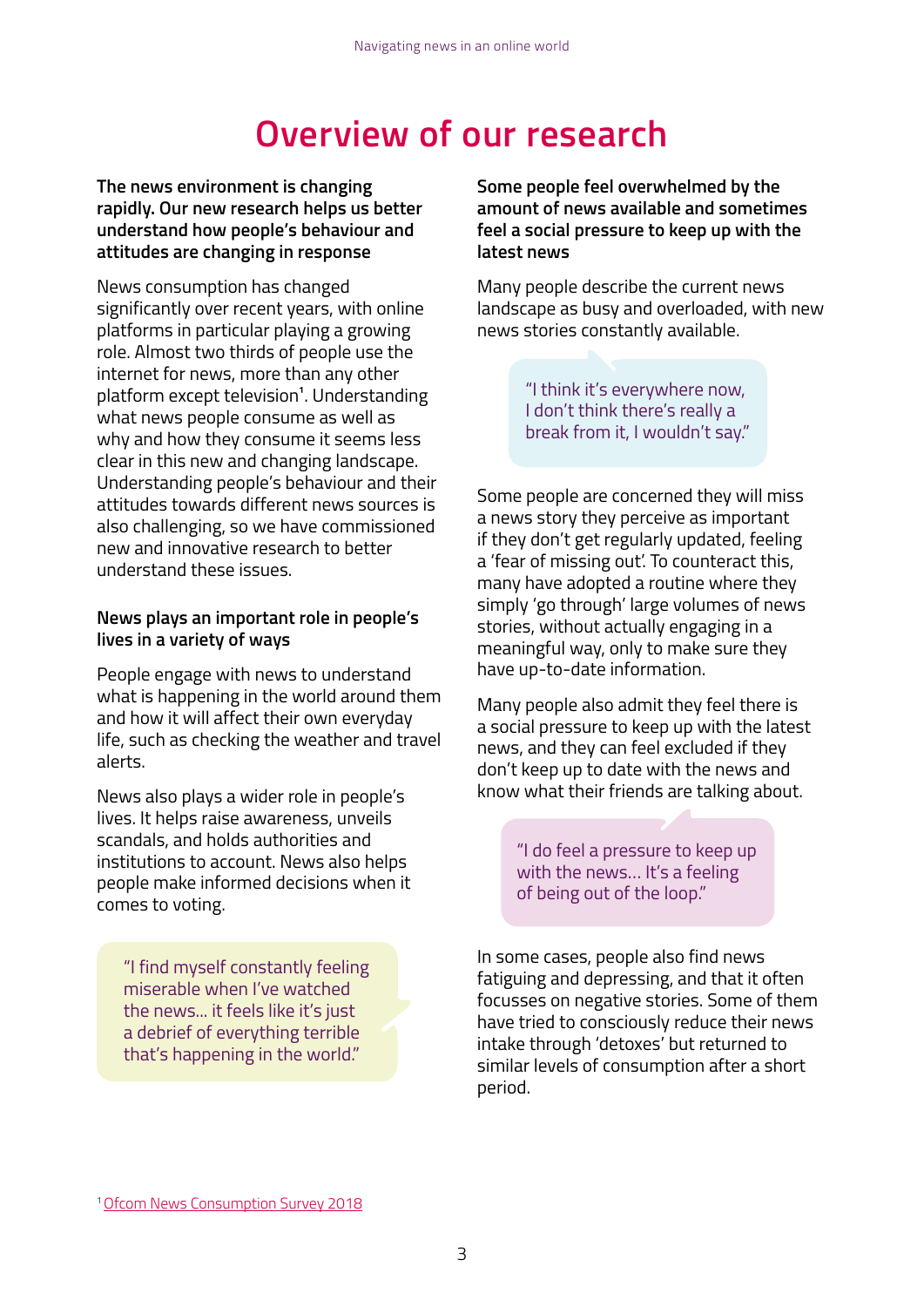# **People tend to underestimate how much news they consume online**

Our research found there was a significant difference between the number of online stories people said they looked at and those they actually saw. In a typical example, one respondent reported seeing nine news articles online throughout the week. Her browser history, however, showed that she actually saw 13 online news stories in a single day, not including the news she saw on her Facebook app which she used for about an hour per day.

In many cases, people tend to most readily associate the term 'news' with traditional sources, such as those in newspapers and on TV, as opposed to online, which can lead to under-reporting their online news consumption. People are also not always fully aware of how much time they spend consuming news online as lots of this is processed unconsciously, when people are exposed to news stories without realising it.

Smartphones and social media can encourage 'unconscious processing'. Their interfaces typically mix news with other types of content, which can sometimes lead to people not being aware they are consuming news.

Unconscious processing of news is not new, nor is it restricted to online news. News is often associated with well-established routines, such as driving to work while listening to the radio, and as a result people are not always aware that they are consuming news during these times.

# **In the 'blurred' environment of social media, people can struggle to discern what counts as news, and to identify the original source of a news story**

Social media offers an efficient way to get a wide range of information across different topics. It is now used by 44% of people to access news<sup>2</sup> and displays news content from different sources alongside other types of content. However, given this blurring of boundaries between news and other content, some people are becoming less able to distinguish news from other types of content, and where it ultimately comes from. While lots of people are able to recall the platform they consumed the news on (e.g. Facebook) they struggle to remember the original source of the news story.

> "Oh, I read about that news story on Facebook… I don't know where it came from."

#### <sup>2</sup> [Ofcom News Consumption Survey 2018](https://www.ofcom.org.uk/research-and-data/tv-radio-and-on-demand/news-media/navigating-news-online)

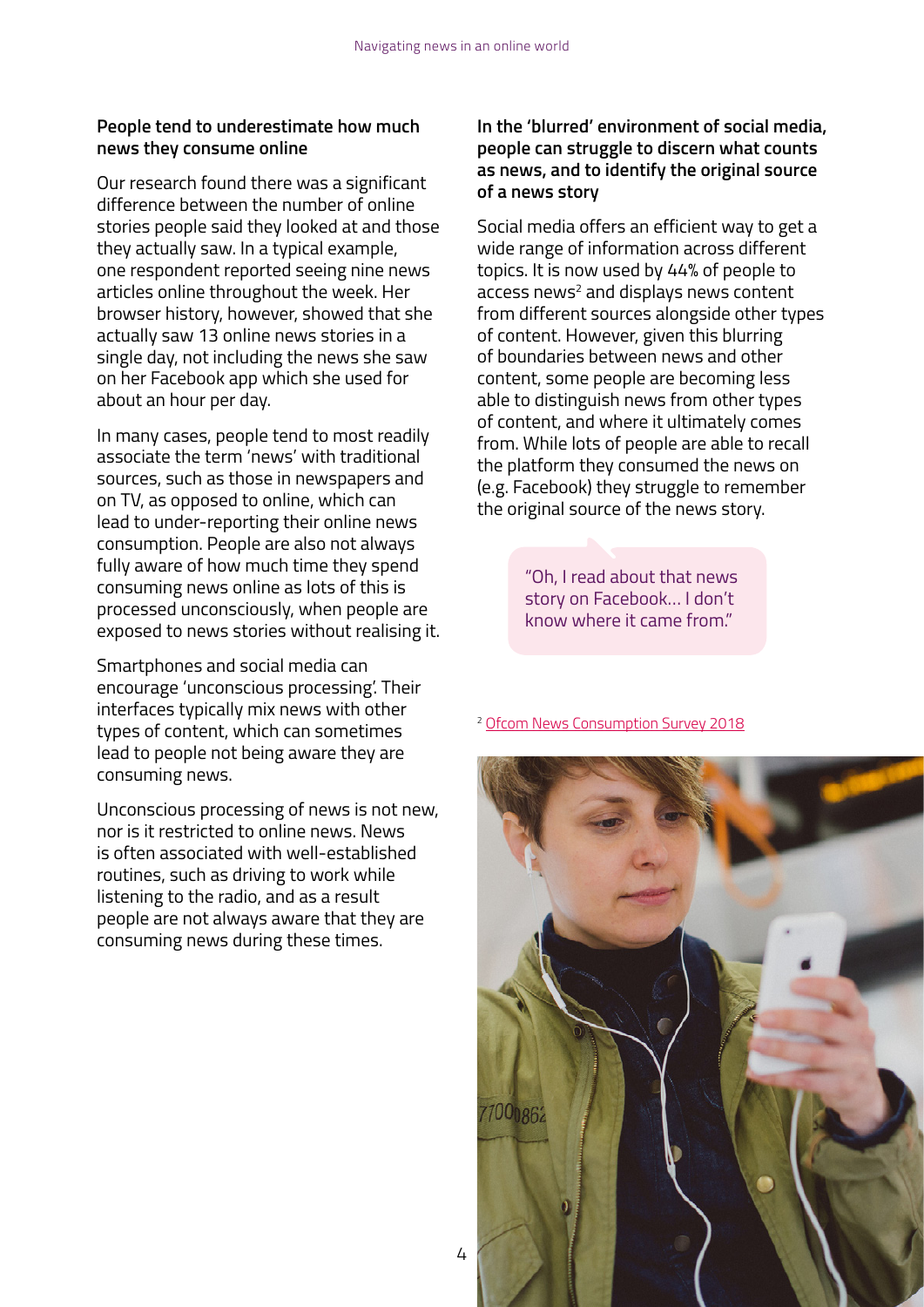# **Even when people are aware they are consuming news, they often engage with that news content in shallow or passive ways**

News stories are competing for people's time and attention. As a result of people feeling increasingly stretched across a wide range of news sources and stories, as well as other content, they end up consuming it in less depth. In many cases, when people did remember reading a news story, they still could not recall much of the detail.

Shallow or passive news consumption is not new either. Scanning newspapers and having TV or radio news programmes on in the background are common behaviour. However, features such as the newsfeed and push notifications, which are typically associated with smartphones and social media, can drive further passive consumption. Many people tend to see only what they are exposed to in their newsfeeds, as opposed to proactively searching for specific content. Others quickly scroll through their notifications only to make the 'unread' symbol disappear.

"Most of the time it's just what I see when I'm scrolling. It's only if I have more time that I'll go on Google and actually look for news."

**While people are often aware of common concerns relating to online news, they do not always fully understand them**

Levels of trust vary across different platforms, with many considering TV and radio to be the most trusted and regulated platforms. Our News Consumption Survey 2018 found that only 39% found social media trustworthy, compared to 70% and 66% who trust TV and radio respectively.3

who rated source highly

Most people are aware of terms associated with concerns around online news, such as 'fake news'. However, they are less able to articulate what these terms mean or look like in practice.

> "I think sometimes they put fake news on Facebook so you click on them."

# **People recognise the need to think critically when navigating online news, but often fail to adopt effective mechanisms**

In light of these concerns, some people look to attributes such as pictures to assess the reliability of a news story, and logos to assess the trustworthiness of a news source. For some people, especially younger individuals, the actual content of the news story plays a secondary role to these attributes.

"If I look at a news article and it's got an image, straight away I'm like, yeah it's trustworthy. That is my shortcut."

Others think that the popularity of an online news story can judge its reliability, claiming that if a news story has been shared widely it must be reliable. Others who consider themselves more digitally savvy, claim that they just inherently know the value and trustworthiness of a news source.

While many people believe they should take a critical approach to navigating online news, in reality most are not doing anything at all. Some people think that any strategies, such as cross-referencing stories or factchecking, are time-consuming and take too much effort, especially if they need to leave a news app to go and look elsewhere.

"I wouldn't think to fact check something myself, I'd just tend to assume it's fact, and <sup>3</sup>% of ratings from regular users **the contract of the contract of the contract of the contract of the contract of the contract of the contract of the contract of the contract of the contract of the contract of the contra**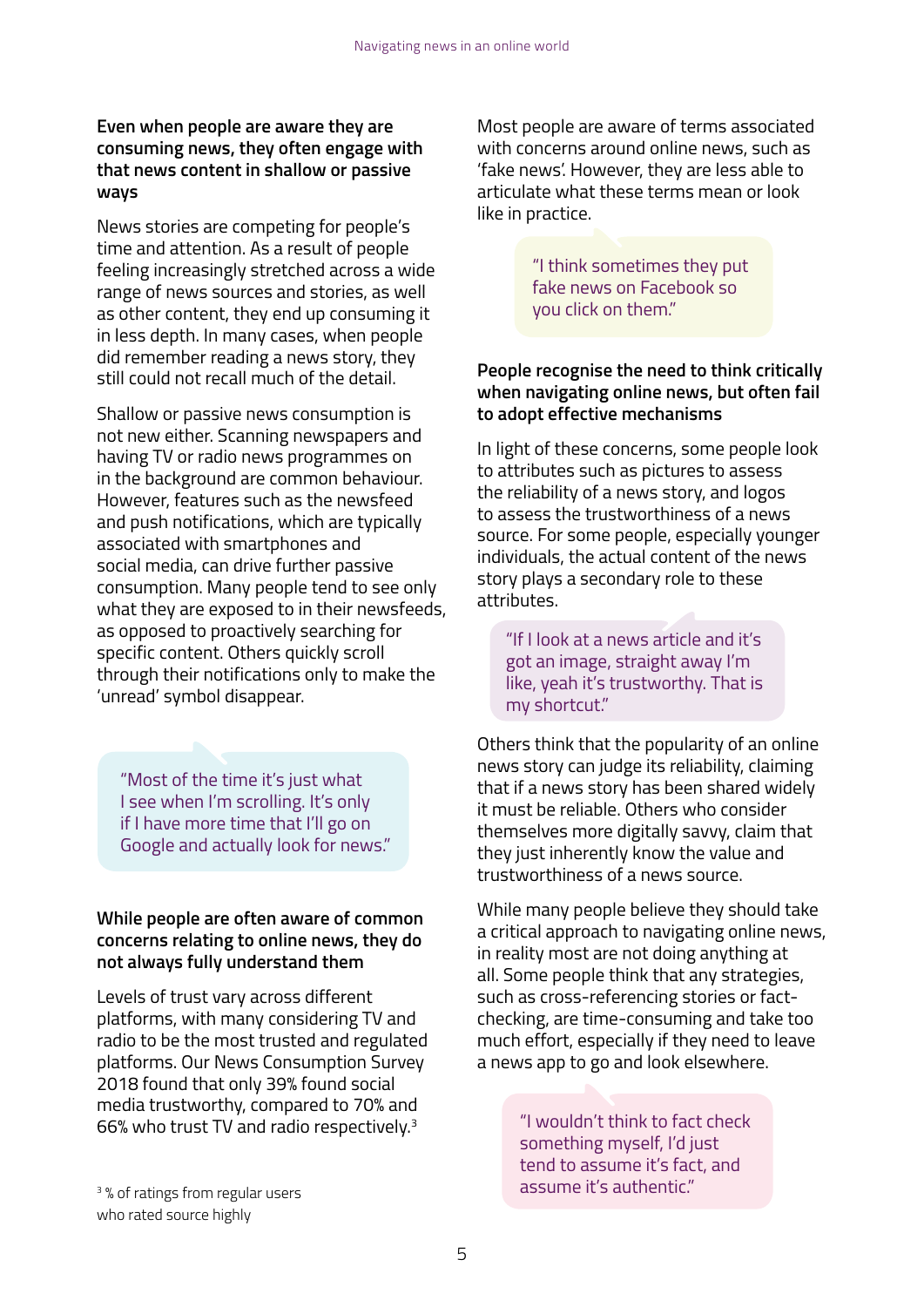# **Concerns about online news sit within a broader context of distrust in media and wider institutions**

Many people talked about a wider lack of trust in public figures, politicians and other institutions, with recent events and the reporting of recent scandals, further undermining their trust.

"Well, what do people trust now? You know, churches have been wrecked by scandal, police forces have been wrecked by scandal, and so have politicians. People, in my opinion, are increasingly sceptical about anything, and especially authority figures."

There are mixed views about the role that news plays in relation to the wider distrust issues to public figures and other institutions. Some people said they are less sure about what the news is actually telling them. This concern particularly applies to online and social media platforms in light of concerns, such as 'fake news' and 'clickbait'. However, other people think that news media have played an important role in exposing wrongdoings and scandals.

# **Changes to the news landscape have created a range of complex challenges for news consumption**

The rise of online news has presented rapid and significant changes to the news landscape. The way that smartphones and social media deliver news to people has been a key driver of this change. In response to changes in what news people are consuming, we are also starting to see some important changes to how people are consuming news – and even to their understanding of what news is or where it comes from.

These changes are taking place against a backdrop of concerns about fake news and 'filter bubbles', among wider issues of distrust in general. While people tend to recognise these concerns, they do not always fully understand them, nor are they equipped to address them. Overall, these factors combine to build a very complicated picture of the current news landscape that presents a range of challenges to how people understand and navigate the news today.

In light of this complex environment for news, we consider that the argument for independent regulatory oversight of the activities of online companies has never been stronger. Ofcom will outline further thoughts on the role that independent regulation could play in the autumn.

# Full reports at:

https://www.ofcom.org.uk/research-and-data/tv-radio-and-on-demand/ news-media/navigating-news-online